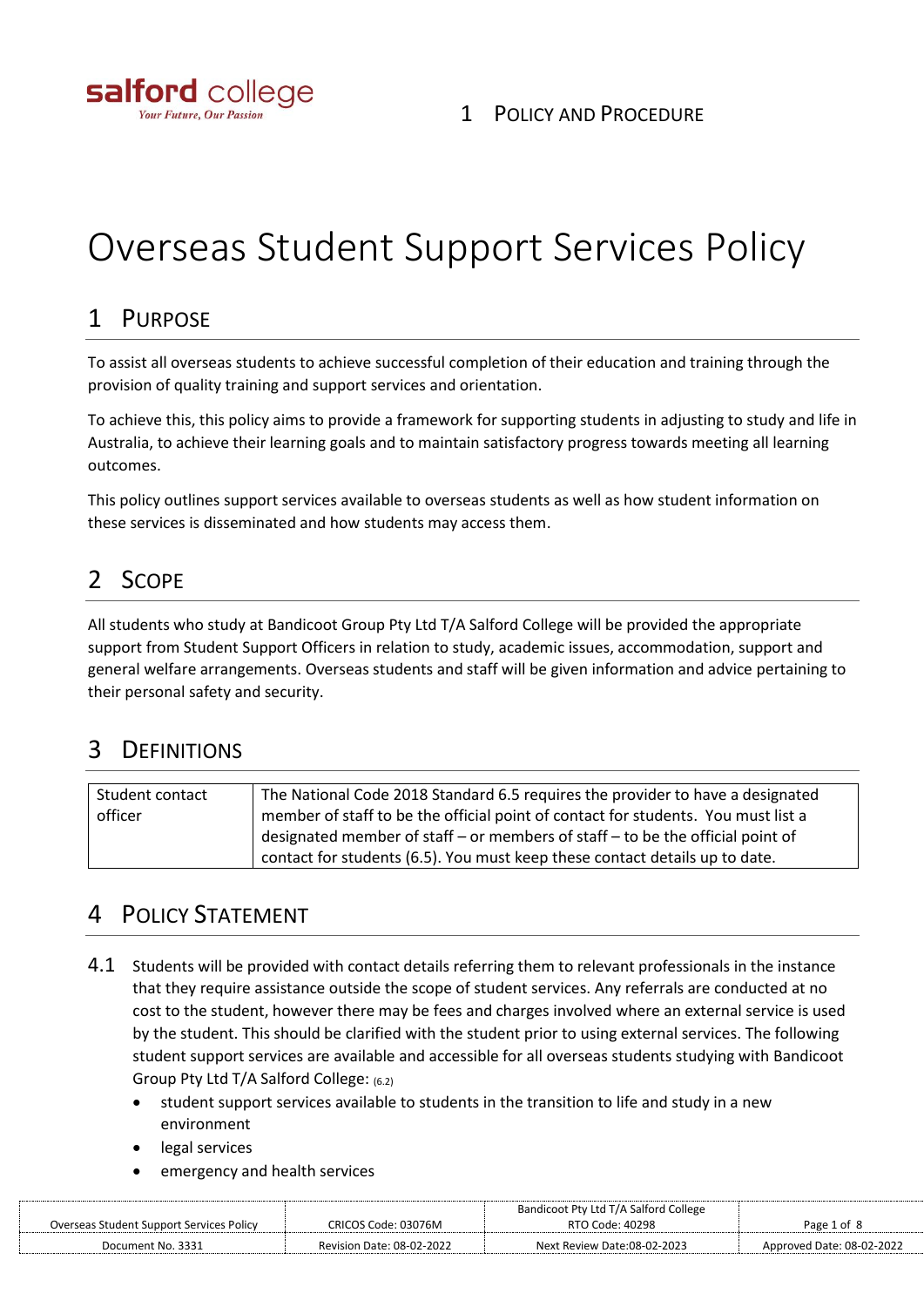- facilities and resources
- complaints and appeals processes; and
- any student visa condition relating to course progress and/or attendance as appropriate
- working and employment rights and conditions

#### 4.2 ORIENTATION

A culturally sensitive and age appropriate orientation must be undertaken, in support of assisting students (and their families) to adjust to living in Australia, commencing their study and achieving the academic progress as outlined in their Training Plans. All information is to be provided without cost to the student.

The orientation programme should be accessible to all overseas students and allow for late arrivals and students who begin at different entry points. (Refer to: Overseas Student Orientation Policy CRICOS)

Information provided on orientation should be included in, and not conflicting with the student handbooks and website

The orientation will cover information regarding studying in Australia, such as the following:  $_{(6,1)}$ 

- support services available to assist in the transition into life and study in Australia
- legal services  $(6.1.1, 6.1.3)$
- information on visa conditions relating to course progress and, if applicable, attendance  $(6.1.7)$
- emergency and health services i.e. police, hospitals, fire, ambulance  $(6.1.4)$
- English language and study assistance programs  $(6.1.3)$
- personal and crisis support services available and how to access them  $(6.1.8)$
- information on employment rights and conditions, resolving workplace issues and services available such as the Fair Work Ombudsman (6.1.9)
- key points and information on housing and accommodation with regulators contact information
- Australian currency, banking and shopping
- Personal security and safety  $(6.9.1)$

The orientation will also cover information about the RTO such as

- a comprehensive student handbook
- outline of facilities and resources
- relevant course information
- requirements for course attendance and progress, as appropriate  $(6.1.7)$
- important dates such as term/study period/semester, breaks and public holiday dates
- complaints and appeals processes
- information on mediation and or Overseas Students Ombudsman
- critical Incidents and how they are handled
- reinforcing the RTO expectations on behaviour and academic progress

#### 4.3 INTRODUCING STUDENT SUPPORT

Engaging students through an orientation day within the first week of their study period, orientation day will cover key points of the Student Support Program and role of the SSO, such as:

- Who are their Student Support Officers / Student Contact Officer?
- When are they available?
- Contact details

|                                          |                                  | Bandicoot Pty Ltd T/A Salford College |                           |
|------------------------------------------|----------------------------------|---------------------------------------|---------------------------|
| Overseas Student Support Services Policy | CRICOS Code: 03076M              | RTO Code: 40298                       | Page 2 of 8               |
| Document No. 3331                        | <b>Revision Date: 08-02-2022</b> | Next Review Date:08-02-2023           | Approved Date: 08-02-2022 |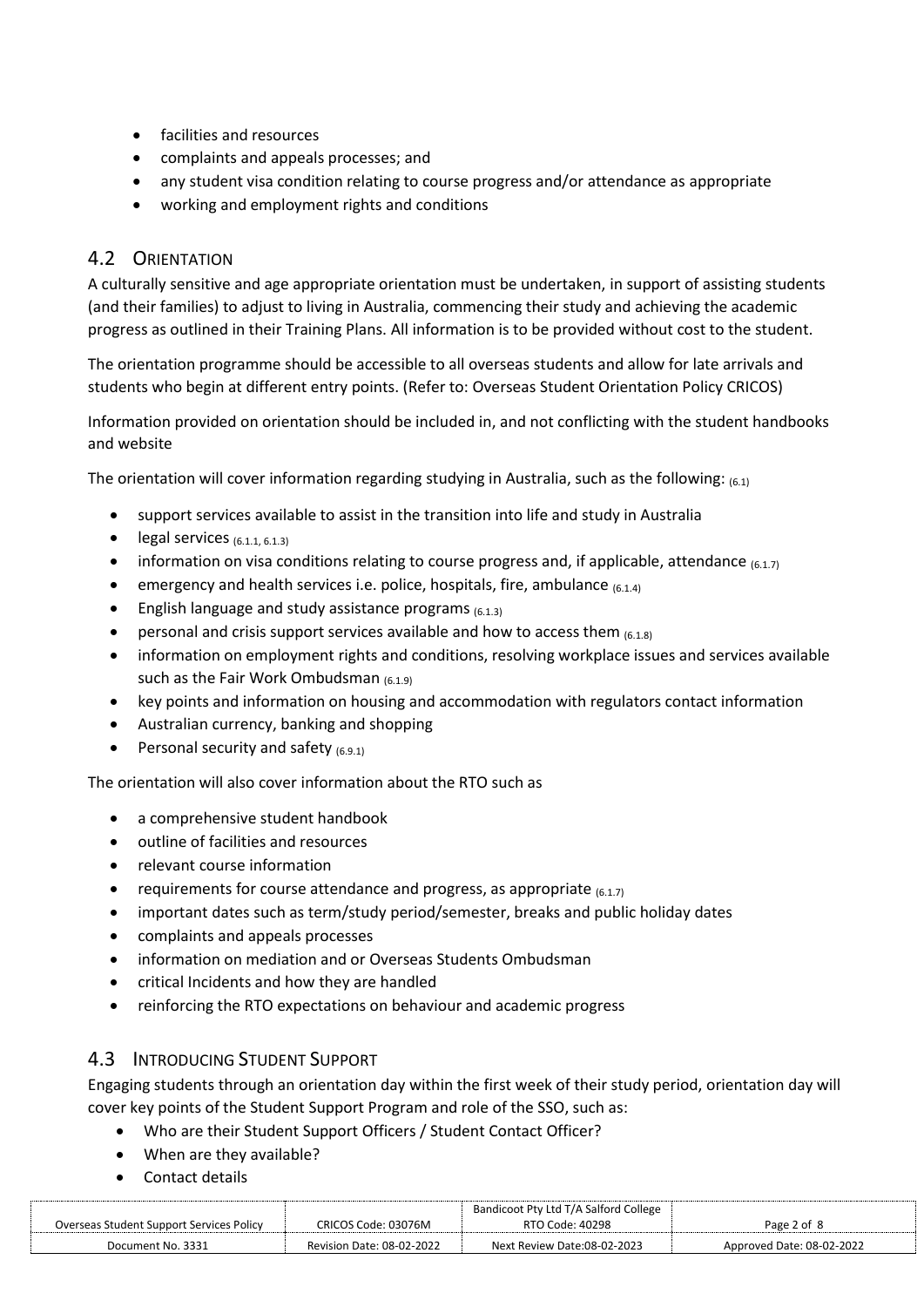#### 4.4 PROVISION OF INFORMATION

Assistance shall be provided to all students, regardless of a student's place of study, to access study support and welfare-related services, both at orientation and throughout their time as a student.(6.3)

- 4.4.1 Bandicoot Group Pty Ltd T/A Salford College provides free services designed to assist students in achieving academic progress, with sufficient student support personnel to meet the needs of the overseas students enrolled. (6.6)
- 4.4.2 Electronic methods of disseminating such information include the RTO website, emails, SMS etc.
- 4.4.3 Written formats methods of disseminating such information include the student handbook, noticeboard, newsletters or even a wallet-sized card with useful numbers.
- 4.4.4 Students have the right to privacy and as such all staff, policies and practices must consciously safeguard the student's privacy and confidentiality in order to satisfy the Privacy Act.
- 4.4.5 Student Support staff are engaged to provide such assistance, with at least one designated member of staff to be appointed as Student Contact Officer, this officer or officers must have access to the most up-to-date details regarding support services.  $(6.5)$
- 4.4.6 Bandicoot Group Pty Ltd T/A Salford College has comprehensive Critical Incident policies and procedures to support students in times of need. These procedures contain immediate, during, after and post CI event and are well documented with feedback and review components.  $_{(6.8)}$
- 4.4.7 Bandicoot Group Pty Ltd T/A Salford College have dedicated staff as points of contact on all issues pertaining to a student's academic, living in the community and social concerns.
- 4.4.8 Bandicoot Group Pty Ltd T/A Salford College are committed to ensuring that their Student Support Officers as well as any staff members who interact with overseas students are well informed and up to date with the ESOS framework and have an understanding of that framework, including our obligations and any possible implications of these obligations.  $(6.7)$
- 4.4.9 All modes of study and learning needs will be catered for to facilitate access to and the provision of student support services, such as students undertaking practical or industry work placements, or online units of study. (6.4)

#### 4.5 SAFETY AND PERSONAL SECURITY

Bandicoot Group Pty Ltd T/A Salford College is committed to taking all reasonable steps to ensure a safe, secure and beneficial environment is maintained for overseas students, both on campus and at practical or industry work placements.

- 4.5.1 Advice on possible actions taken to enhance safety and personal security is given at orientation and in the student and staff handbooks.
- 4.5.2 Personal security and safety information is provided and readily available at any time to both students and staff.  $(6.9.1)$
- 4.5.3 Detailed information will be provided to all overseas students about how to seek assistance for and report any incidents which may significantly impact upon their wellbeing, (including critical incidents). (6.9.2)

| Overseas Student Support Services Policy | CRICOS Code: 03076M       | Bandicoot Pty Ltd T/A Salford College<br>RTO Code: 40298 | Page 3 of 8               |
|------------------------------------------|---------------------------|----------------------------------------------------------|---------------------------|
| Document No. 3331                        | Revision Date: 08-02-2022 | Next Review Date:08-02-2023                              | Approved Date: 08-02-2022 |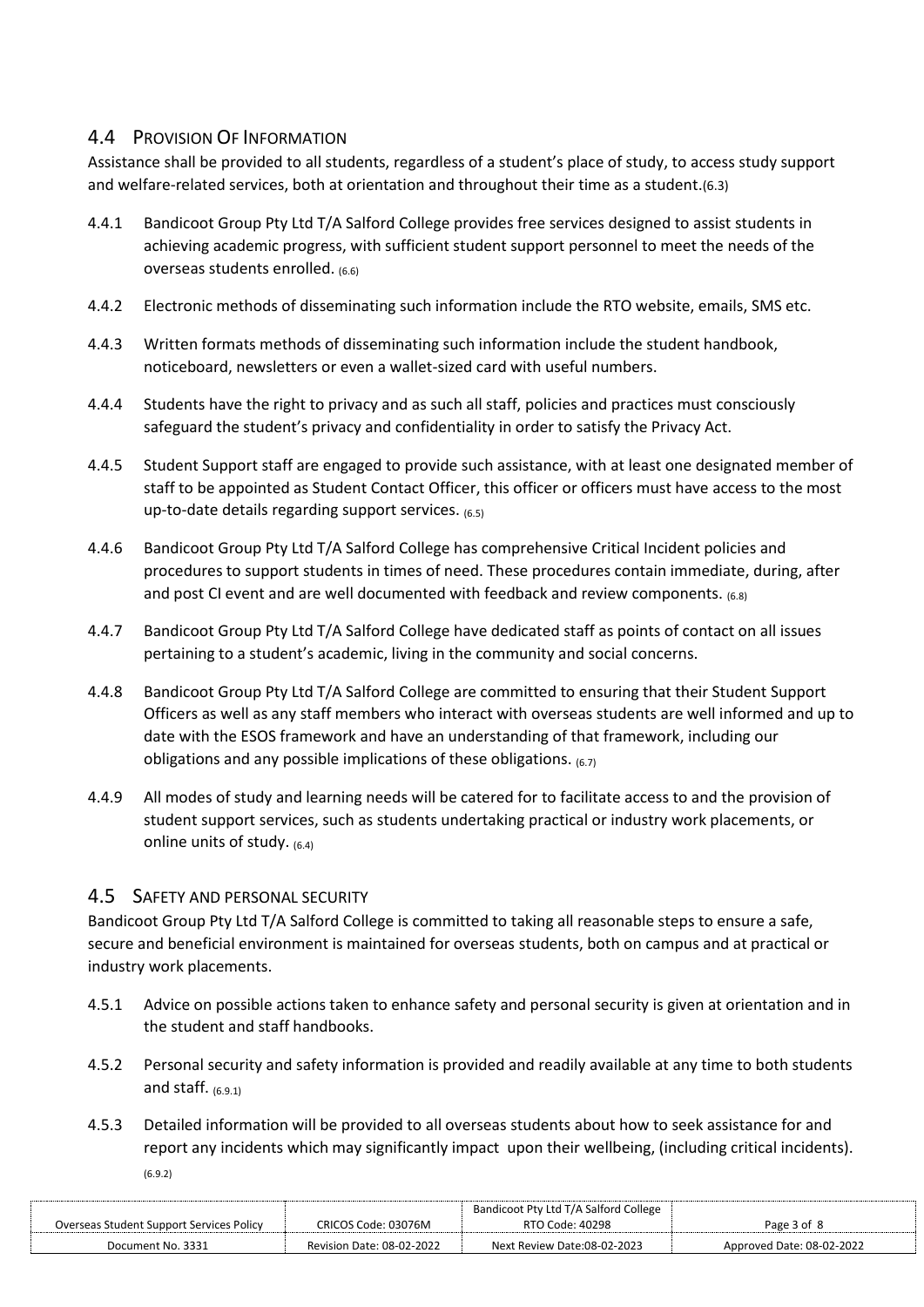4.5.4 Bandicoot Group Pty Ltd T/A Salford College will provide overseas students with general information on safety and awareness relevant to life in Australia, or refer them to such information as appropriate (including electronically). (6.9.3)

## 5 RESPONSIBILITIES

#### 5.1 STAFF RESPONSIBILITIES

- 5.1.1 It is the responsibility of Student Support Officers to respond to student enquiries and the Student Contact Officer to be a first contact for students. Where student enquiries or needs are beyond the scope of training, knowledge or experience of the Student Support Officer they must seek advice from their manager.
- 5.1.2 Student Support Officers shall be responsible for initiating the Critical Incident procedures if they have deemed it a Critical Incident.
- 5.1.3 Student Support Officers shall maintain a written record of any critical incident and remedial action taken by the registered provider for at least two years after the overseas student ceases to be an accepted student. (6.8)
- 5.1.4 Student Support Officers must update student management system for each enquiry and all documentation is to be filed in the students file.
- 5.1.5 Student Support Officers must ensure that any written response to a student enquiry is generated from the Student Management System so it has a contact log and a copy of the information sent. No verbal outcomes are to be acceptable practice by Bandicoot Group Pty Ltd T/A Salford College staff.
- 5.1.6 Responsibility for briefing all staff of obligations under the ESOS Framework and National Code Standards and the implications of these for students lie with senior staff.
- 5.1.7 Day to day responsibility for the oversight and management of student welfare support services lies with Student Support Officer.
- 5.1.8 The Director/CEO will have overall responsibility for this policy and the ensuing procedures.
- 5.1.9 The day to day management of implementing the policy is the responsibility of the Training Manager, to whom the Student Support staff report.
- 5.1.10 It is the responsibility of the Director/CEO to ensure that all staff members who interact directly with overseas students are aware of the ESOS framework, in particular the providers' obligations under the ESOS framework.

#### 5.2 STUDENT RESPONSIBILITIES

Students shall be made aware of the following responsibilities at orientation and in their student handbook:

- Overseas students on a student visa have responsibilities to satisfy their visa conditions
- Overseas students must advise the RTO of any changes in their Australian and/or country of origin addresses and phone numbers within 7 days

| Overseas Student Support Services Policy | CRICOS Code: 03076M       | Bandicoot Pty Ltd T/A Salford College<br>RTO Code: 40298 | Page 4 of 8               |
|------------------------------------------|---------------------------|----------------------------------------------------------|---------------------------|
| Document No. 3331                        | Revision Date: 08-02-2022 | Next Review Date:08-02-2023                              | Approved Date: 08-02-2022 |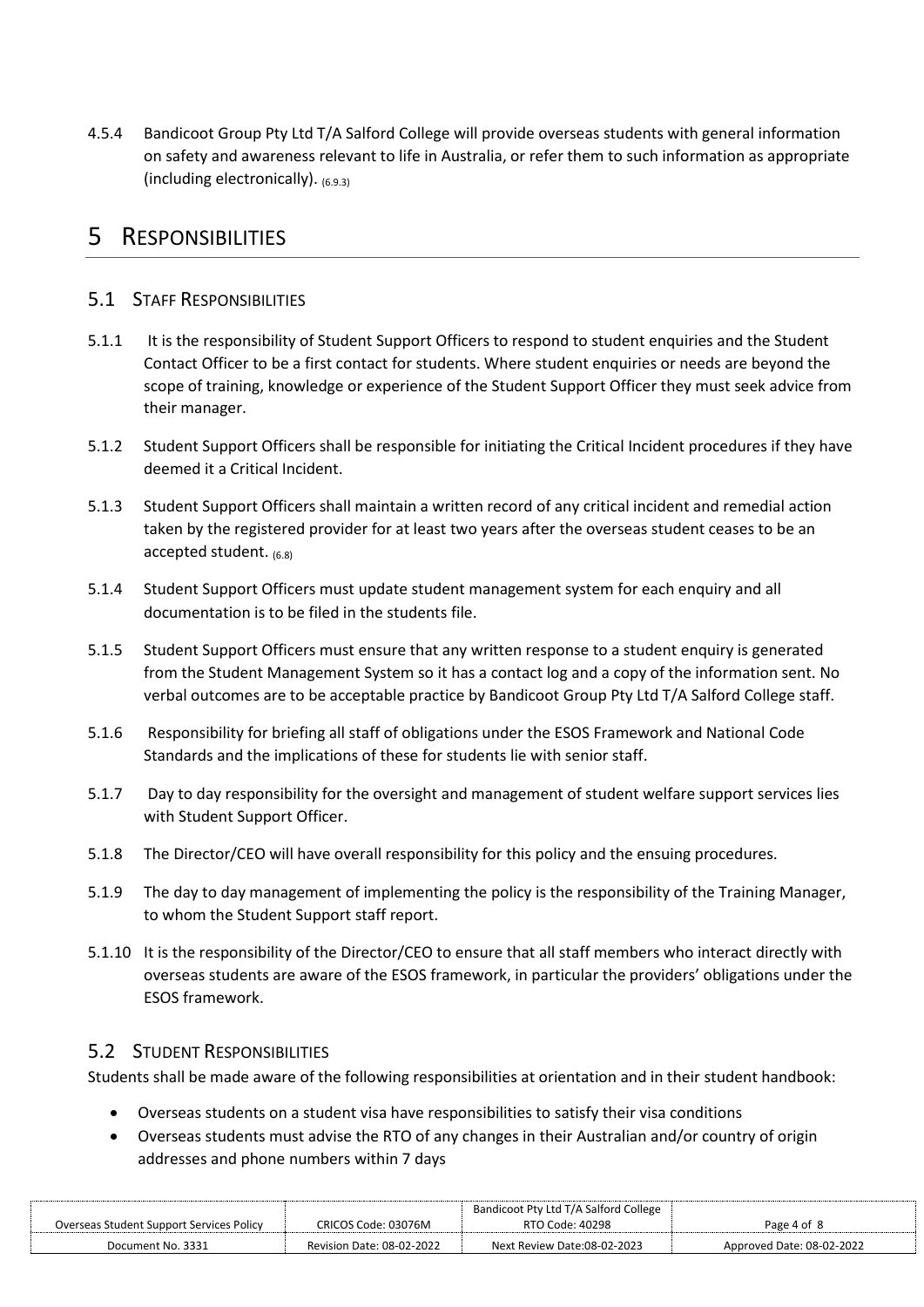• Visa and health insurance renewal is the compulsory responsibility of the student. All overseas students must ensure that they maintain a valid visa and any health insurance (OHSC) as a condition of their visa

## 6 RELATED LEGISLATION AND REGULATIONS

- Education Services for Overseas Students (ESOS) Act 2000
- National Code of Practice for Providers of Education and Training to Overseas Students 2018, known as 'the National Code 2018' Standard
- ELICOS Standards 2018
- Standards for Registered Training Organisations (RTOs) 2015– 1, 4, 5

# 7 RELATED POLICIES, PROCEDURES AND DOCUMENTS

- Younger Overseas Student Policy
- Complaints & Appeals Policy
- Complaints & Appeals Procedure
- Critical Incident Policy
- Critical Incident Procedure
- Critical Incident Form
- Overseas Student Orientation Policy
- Overseas Student Orientation Checklist

#### **Salford College Student Contact point for support services at all times. Ash Goyal: 08 72211940**

## SUPPORT SERVICES LIST

| Name of<br>Organisation                         | Website                          | Phone #                   | Email                                                            | <b>Client Needs Addressed</b>                              |
|-------------------------------------------------|----------------------------------|---------------------------|------------------------------------------------------------------|------------------------------------------------------------|
| <b>AA - Alcoholics</b><br>Anonymous             | www.aa.org.au                    | 1300 222 222              | http://www.aa.org.au/co<br>ntact-central-service-<br>offices.php | Clients who are/or have been<br>affected by alcoholism     |
| Australia.gov.au                                | http://www.australia.<br>gov.au/ | Website                   | Refer to Website                                                 | Covers a broad range of assistive<br>support including LLN |
| <b>Overseas Student Support Services Policy</b> |                                  | CRICOS Code: 03076M       | Bandicoot Pty Ltd T/A Salford College<br>RTO Code: 40298         | Page 5 of 8                                                |
| Document No. 3331                               |                                  | Revision Date: 08-02-2022 | Next Review Date:08-02-2023                                      | Approved Date: 08-02-2022                                  |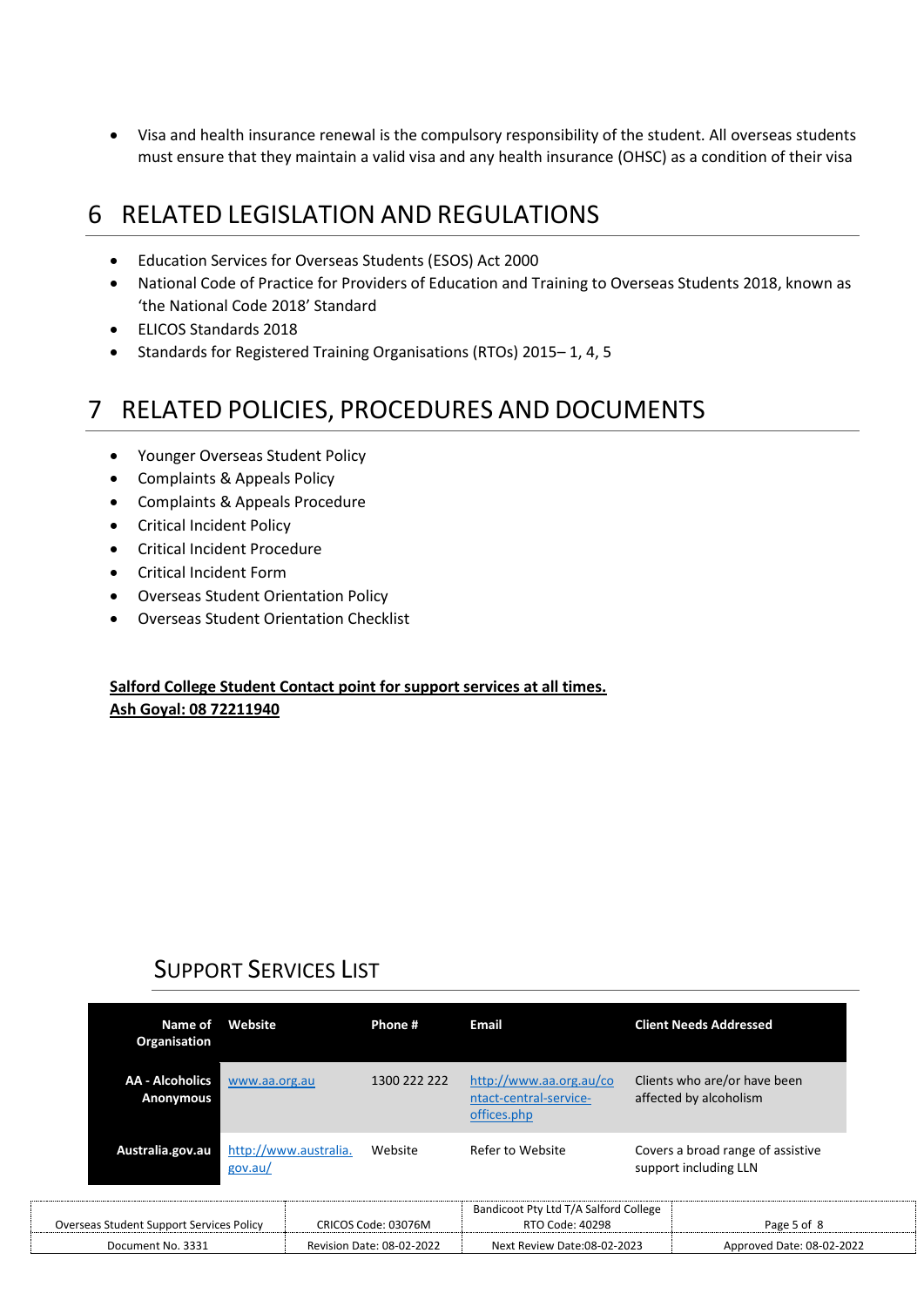| Name of<br>Organisation                                       | Website                               |                                              | Phone #                   | <b>Email</b>                                                                          |             | <b>Client Needs Addressed</b>                                                                               |
|---------------------------------------------------------------|---------------------------------------|----------------------------------------------|---------------------------|---------------------------------------------------------------------------------------|-------------|-------------------------------------------------------------------------------------------------------------|
| <b>Adult Migrant</b><br><b>English Program</b>                | u/adult-migrant-<br>english-program-0 | www.education.gov.a                          | 1300 566 046              | http://www.education.go<br>v.au/feedback-and-<br>enquiry-form                         | with LLN    | Assisting clients who have migrated<br>to Australia and require assistance                                  |
| <b>Beyond Blue</b>                                            | .au                                   | www.beyondblue.org                           | 1300 224 636              | https://online.beyondblu<br>e.org.au/WebModules/E<br>mail/InitialInformation.as<br>px |             | For clients who are experiencing<br>anxiety and/or depression                                               |
| <b>Black Dog Institute</b>                                    | e.org.au                              | www.blackdoginstitut                         | $(02)$ 9382<br>2991       | http://www.blackdoginsti<br>tute.org.au/aboutus/cont<br>actus.cfm                     |             | Depression and Bipolar Disorder<br><b>Information Australia</b>                                             |
| <b>NSW Community</b><br>Help                                  | .gov.au                               | www.community.nsw                            | 1300 555 727              | Refer to website                                                                      |             | For clients who are experiencing<br>difficulties in the home, domestic<br>violence, child abuse and neglect |
| <b>CEDD - Eating</b><br><b>Disorder Help</b><br><b>Centre</b> | www.cedd.org.au                       |                                              | Refer to<br>website       | info@cedd.org.au                                                                      | disorders   | To assist clients who are<br>experiencing issues with eating                                                |
| <b>Kids Helpline</b>                                          |                                       | www.kidshelp.com.au                          | 1800 551 800              | <b>Webchat or Email</b><br>Available Online                                           | child       | Services for assisting children or<br>people who are concerned about a                                      |
| <b>Just Ask Us!</b>                                           |                                       | www.justaskus.org.au                         | 03 8413 8413              | http://www.turningpoint.<br>org.au/About-<br>Us/Contact-Us2.aspx                      | concern     | For clients who are concerned they<br>may have a drug (incl. alcohol),<br>emotional or mental health        |
| <b>Precision</b><br>Consultancy                               | cs framework/                         | http://www.precision<br>consultancy.com.au/a | 03 9606 0118              | http://www.precisioncon<br>sultancy.com.au/contact/                                   | industries  | Access to LLN assessment tasks<br>that can be used for a variety of                                         |
| Lifeline Australia                                            | www.lifeline.org.au                   |                                              | 13 11 14                  | https://www.lifeline.org.<br>au/Get-Help/Online-<br>Services/crisis-chat              |             | Clients who may be in a crisis or at<br>risk of suicide or know of someone<br>at risk of suicide            |
| <b>The Reading</b><br><b>Writing Hotline</b>                  | hotline.edu.au/                       | http://readingwriting                        | 1300 655 506              | rwhotline@det.nsw.edu.a<br>$\underline{\mathsf{u}}$                                   |             | If a client is having difficulty with<br>reading, writing and numeracy                                      |
| <b>NA - Narcotics</b><br>Anonymous                            | x.php?lang=en                         | http://na.org.au/inde                        | 1300 652 820              | info@na.org.au                                                                        |             | Clients who are/or have been<br>affected by drugs                                                           |
| <b>NSW Rape Crisis</b><br>Centre                              | om.au                                 | www.nswrapecrisis.c                          | 1800 424 017              | http://www.nswrapecrisi<br>s.com.au/GetHelp/NSWS<br>ervices.aspx                      | assault     | To assist clients, and their non-<br>offending supporters, who have<br>experience or are at risk of sexual  |
| <b>Workplace Bullying</b><br><b>Helpline</b>                  | om.au                                 | www.workershealth.c                          | 02 4926 2129              | newc.admin@workershe<br>alth.com.au                                                   | by bullying | For clients who have been affected                                                                          |
| Overseas Student Support Services Policy                      |                                       |                                              | CRICOS Code: 03076M       | Bandicoot Pty Ltd T/A Salford College<br>RTO Code: 40298                              |             | Page 6 of 8                                                                                                 |
| Document No. 3331                                             |                                       |                                              | Revision Date: 08-02-2022 | Next Review Date:08-02-2023                                                           |             | Approved Date: 08-02-2022                                                                                   |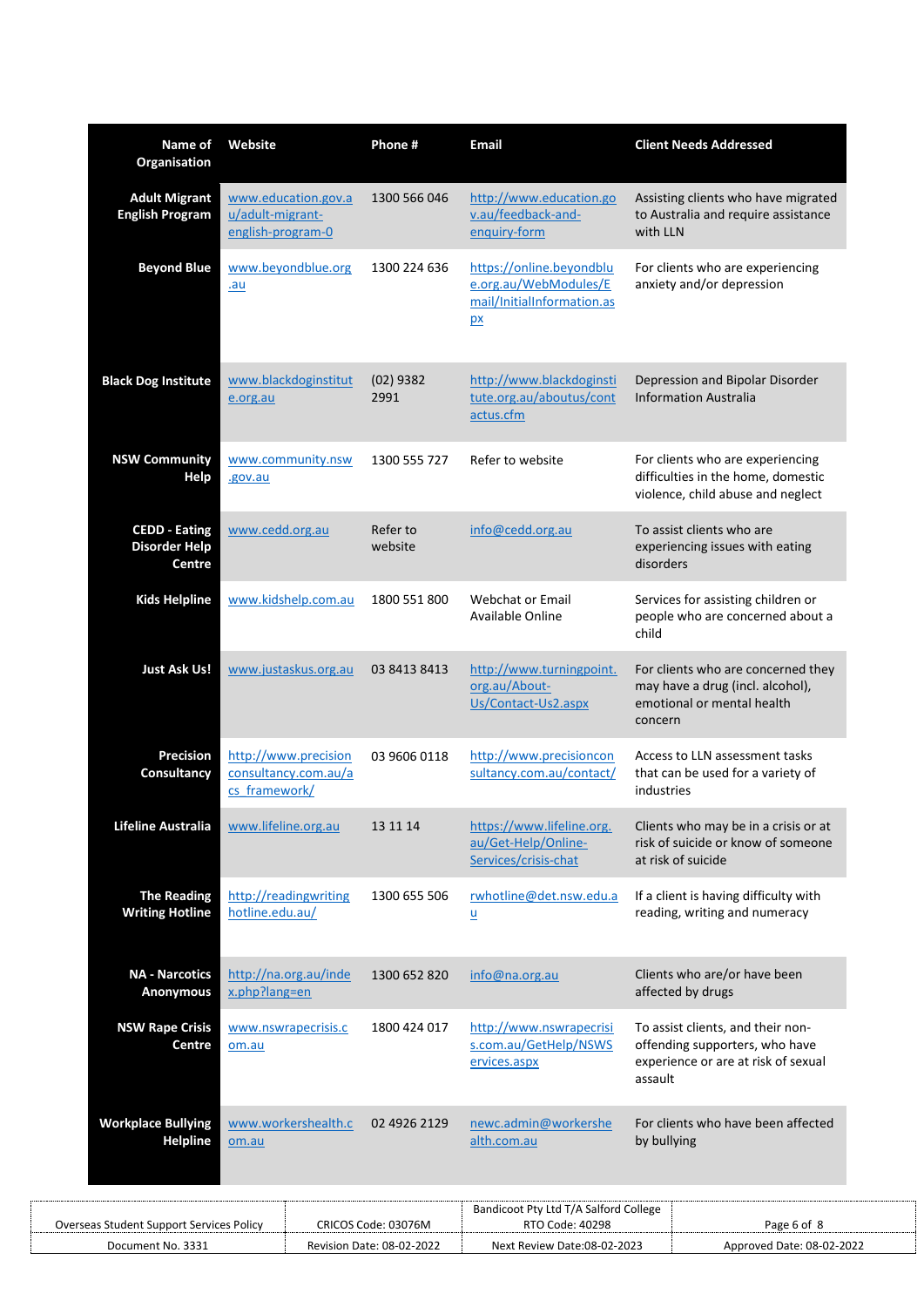| Name of<br>Organisation                                                                                       | Website                                           | Phone #             | <b>Email</b>                      | <b>Client Needs Addressed</b>                                                                                                 |
|---------------------------------------------------------------------------------------------------------------|---------------------------------------------------|---------------------|-----------------------------------|-------------------------------------------------------------------------------------------------------------------------------|
| <b>Suicide Helpline</b>                                                                                       | www.suicideline.org.a<br>$\underline{\mathsf{u}}$ | 1300 651 251        | Available on website              | For clients who may be<br>contemplating suicide or don't<br>know how to help someone in their<br>family who has been affected |
| Men's Helpline<br><b>Australia</b>                                                                            | https://www.menslin<br>e.org.au/                  | 1300 78 99 78       |                                   | For male clients who have male<br>related health issues                                                                       |
| <b>Wesley Mission</b>                                                                                         | www.wesleymission.<br>org.au                      | $(02)$ 9263<br>5555 | Available on website              | Helping people with a wide range<br>of issues affecting communities and<br>individuals.                                       |
| <b>National Council</b><br>for Single Mothers<br>and their Children                                           | http://www.ncsmc.or<br>$g$ .au/                   | (08) 8354<br>3856   | ncsmc@ncsmc.org.au                | Single mothers who need<br>assistance                                                                                         |
| <b>Physical disability</b><br><b>Australia</b>                                                                | http://www.pda.org.a<br>$u$                       | (02) 6567<br>1500   | Available on website              | For clients who require assistance<br>with their physical disability                                                          |
| <b>Deaf Australia</b><br><b>Translating and</b><br><b>Interpreting Service</b>                                | http://www.deafau.o<br>rg.au/                     | $(07)$ 3357<br>8266 | Available on website              | For assisting the trainer who might<br>require an interpreter for clients<br>who are deaf or have hearing<br>impairments      |
| <b>Salvo Care Line</b>                                                                                        | http://salvos.org.au/s<br>alvocareline/           | 1300 36 36 22       | Available on website              | For clients who require financial<br>assistance or emergency care                                                             |
| <b>Disability Advocacy</b><br><b>Network Aust.</b>                                                            | http://www.dana.org.<br>$au/$                     | $(02)$ 6175<br>1300 | Available on website              | For clients who may require<br>assistance with their disability                                                               |
| <b>National Disability</b><br><b>Service</b>                                                                  | http://www.nds.org.a<br>$\underline{u}/$          | $(02)$ 6283<br>3200 | nds@nds.org.au                    | For clients who may require<br>assistance with their disability                                                               |
| <b>Vision Australia</b>                                                                                       | http://www.visionaus<br>tralia.org/               | 1300 84 74 66       | info@visionaustralia.org          | For clients who require assistance<br>due to vision impairment                                                                |
| Community<br><b>Migrant Resource</b><br>Centre                                                                | http://www.cmrc.co<br>m.au/                       | $(02)$ 9687<br>9907 | Available on website              | For clients who may need<br>assistance for Migration support<br>services                                                      |
| <b>Family and</b><br><b>Community</b><br><b>Services Ageing,</b><br><b>Disability and</b><br><b>Home Care</b> | http://www.adhc.nsw<br>.gov.au/                   | $(02)$ 9377<br>6000 | servicembx@facs.nsw.go<br>$v$ .au | Support for family, ageing,<br>disability or home care                                                                        |
| <b>Job Access</b>                                                                                             | https://www.jobacce<br>ss.gov.au/                 | 1800 464 800        | hotline@workfocus.com             | <b>Driving Disability Employment</b><br>through a variety of support<br>services                                              |
| <b>Department of</b><br>health/Mental<br>health                                                               | www.health.gov.au                                 | $(02)$ 6289<br>1555 | Available on website              | Support for students who are<br>affected by health or mental health<br>issues                                                 |

|                                                 |                           | Bandicoot Pty Ltd T/A Salford College |                           |
|-------------------------------------------------|---------------------------|---------------------------------------|---------------------------|
| <b>Overseas Student Support Services Policy</b> | CRICOS Code: 03076M       | RTO Code: 40298                       | Page 7 of 8               |
| Document No. 3331                               | Revision Date: 08-02-2022 | Next Review Date:08-02-2023           | Approved Date: 08-02-2022 |